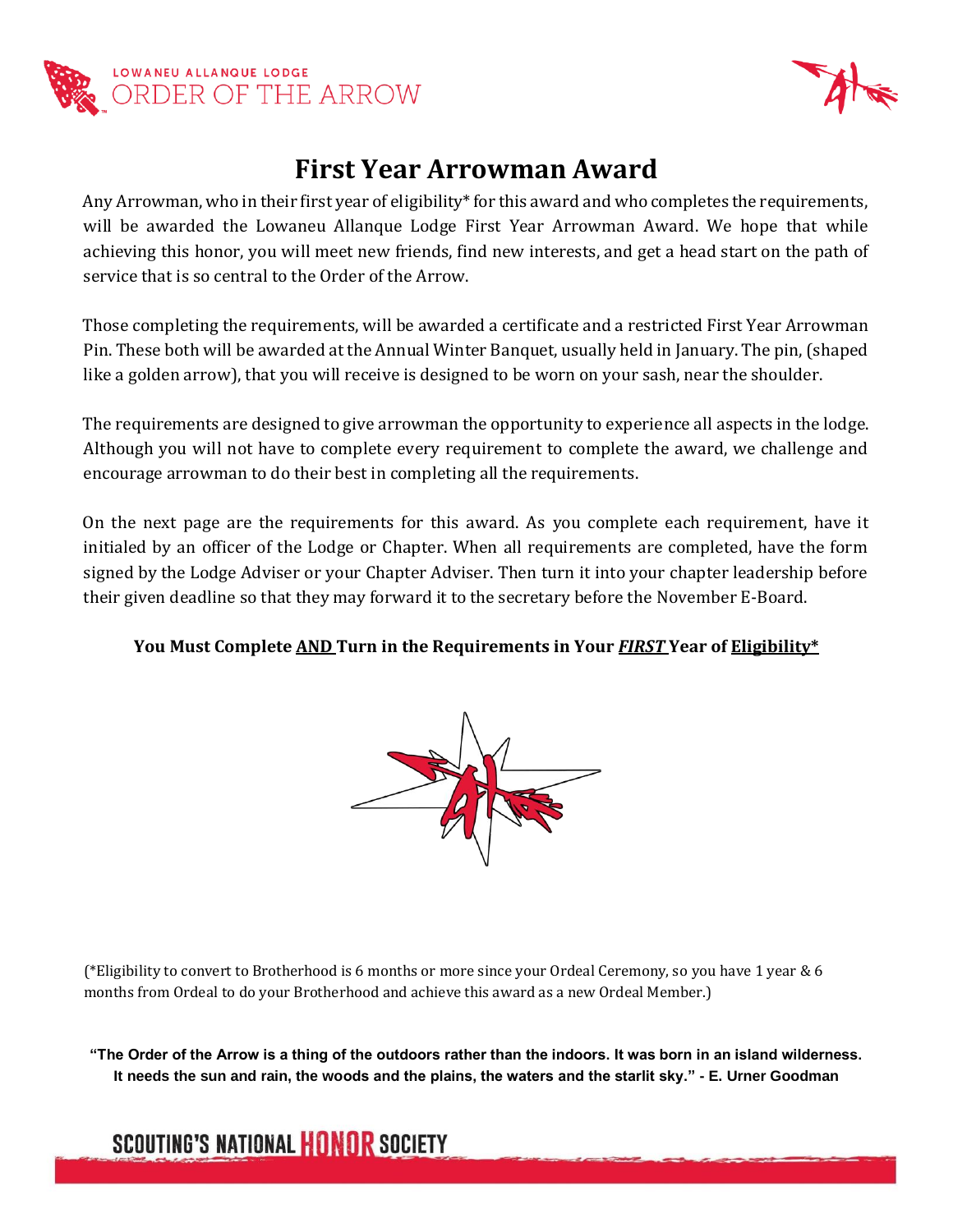

| <b>Candidates Name:</b>                                                                                                                                                                                                                                                                                                                                                                                                                                                                                                                                                                                                                                                                                                                                                                                                                                                                                                                                                                                               |
|-----------------------------------------------------------------------------------------------------------------------------------------------------------------------------------------------------------------------------------------------------------------------------------------------------------------------------------------------------------------------------------------------------------------------------------------------------------------------------------------------------------------------------------------------------------------------------------------------------------------------------------------------------------------------------------------------------------------------------------------------------------------------------------------------------------------------------------------------------------------------------------------------------------------------------------------------------------------------------------------------------------------------|
| Chapter: Chippewa / Ottawa / Potawatomi Unit Number: T / C / S $\frac{1}{2}$<br>Have a Chapter/Lodge Officer or Advisor initial off all of the completed requirements, include dates when necessary.                                                                                                                                                                                                                                                                                                                                                                                                                                                                                                                                                                                                                                                                                                                                                                                                                  |
| Do ALL of the Following:<br>_____ 1) Participate Actively in Your Unit. Give Service to Them First<br>_____ 2) Attend at Least One OA Function Within a Year After Your Ordeal<br>$_{\rm{---}}$ 3) Attain Brotherhood Within the First 12 Months That You Are Eligible*<br>(*Eligibility to convert to Brotherhood is 6 months or more since your<br>Ordeal Ceremony, so you have I year & 6 months from Ordeal to do your<br>Brotherhood and achieve this award as a new Ordeal Member.) Do THREE of the                                                                                                                                                                                                                                                                                                                                                                                                                                                                                                             |
| <b>Following:</b><br>_____ 1) Join an OA Committee & Work with That Committee at Two Functions<br>• Committee Name: ______________<br>_____ 2) Attend Two Chapter Meetings<br>• Meeting #1 Date: $-/-/-$<br>• Meeting #2 Date: $_{--}/_{--}/_{---}$<br>____ 3) Attend Two Lodge E-Board Meetings<br>• Meeting #1 Date: $_{--}/_{--}/_{---}$<br>• Meeting #2 Date: $_{--}/_{--}/_{---}$<br>_____ 4) Take Part in One Day of Service<br>• Date: $\frac{1}{2}$ $\frac{1}{2}$ $\frac{1}{2}$ $\frac{1}{2}$ $\frac{1}{2}$ $\frac{1}{2}$ $\frac{1}{2}$ $\frac{1}{2}$ $\frac{1}{2}$ $\frac{1}{2}$ $\frac{1}{2}$ $\frac{1}{2}$ $\frac{1}{2}$ $\frac{1}{2}$ $\frac{1}{2}$ $\frac{1}{2}$ $\frac{1}{2}$ $\frac{1}{2}$ $\frac{1}{2}$ $\frac{1}{2}$ $\frac{1}{2}$ $\frac$<br>$\sqrt{2}$ = $\sqrt{5}$ Take Part in Conducting a Unit Election or Camp Promotion<br>$\sqrt{2}$ = $\sqrt{2}$ 6) Serve as your Units OA Representative for six months<br>$\sqrt{2}$ = $\sqrt{2}$ 7) Serve as an Elangomat<br>• Date: $_{-}/_{-}/_{---}$ |
| This form MUST be turned into your Chapter's leadership before their designated due date.<br>Date: $/$ /                                                                                                                                                                                                                                                                                                                                                                                                                                                                                                                                                                                                                                                                                                                                                                                                                                                                                                              |

Chapter Advisor: \_\_\_\_\_\_\_\_\_\_\_\_\_\_\_\_\_\_\_\_\_\_\_\_\_\_\_\_\_\_\_\_\_\_\_\_\_\_\_\_\_ Date: \_\_/\_\_/\_\_\_\_

Chapter Chiefs **MUST** submit this form to the Lodge Secretary (sec@oa41.org) for approval *BEFORE* the *November Executive Committee Meeting.*